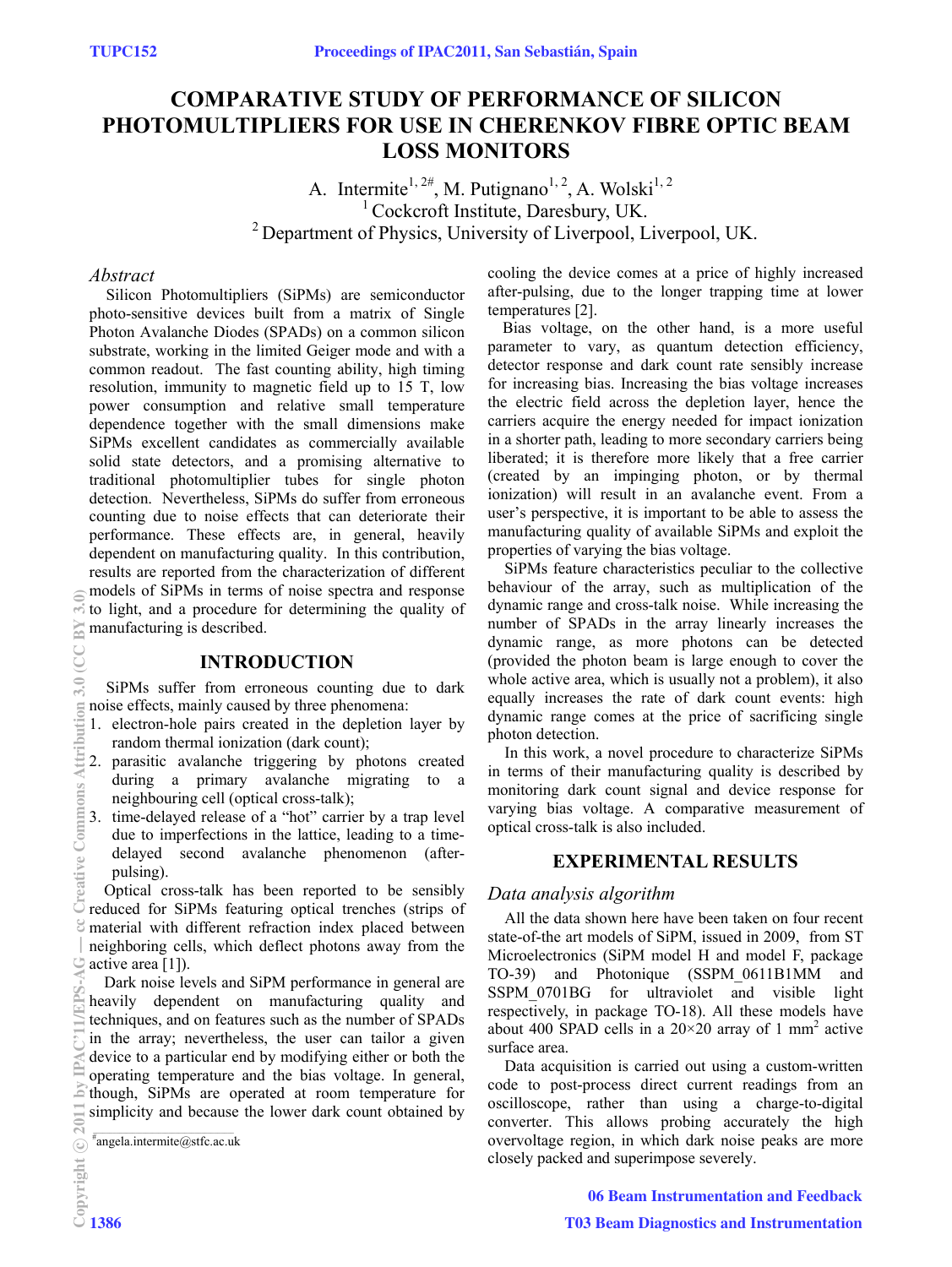The code makes use of efficiency optimized, existing time-domain filtering algorithms to obtain a first estimate of the peak characteristics. The algorithm is based on the idea of approximating the curve with straight lines of different lengths and gradients and optimized endpoint locations, depending on the features of the analyzed signal.



Figure 1. Comparison between the performance of a linear filter and a non-linear algorithm for identifying peaks in a signal. The original oscilloscope trace is shown in dark blue in each plot; the filtered trace obtained with the conventional linear filtering is shown in pink in the top plot; in the bottom plot the points indentifying the segments found by the non-linear algorithm are pink.

The code analyses the signal from the oscilloscope and draws a best fit line through the first two points. It then includes the following point in the fit, and accordingly updates the two parameters of the best fit line together with the deviation  $\varepsilon$  of the new point from the best fit and the overall goodness of fit  $\sigma$  (measured as the standard deviation of the data distribution around the best fit). If  $\varepsilon$ exceeds the corresponding preliminary parameter which measures the average noise amplitude the new point is not included in the fit and a breakpoint is inserted, where two different best fit lines merge: i.e. the starting point of a new best fit line. At the same time, the line just ended is traced back again with the same procedure: usually this process results in a starting point different from the one which was assigned in the beginning. The best fit error  $\sigma$ 06 Beam Instrumentation and Feedback

#### T03 Beam Diagnostics and Instrumentation 1387

calculated for this back-traced line is then compared with the best fit error  $\sigma$  of the previous line and the configuration which optimizes the error is chosen. The program then moves on to the next line. This backward tracing process produces results comparable with the longer procedure of finding an optimum breakpoint position by making a piecewise linear fitting.

Fig. 1 shows a comparison between the performance of a linear filter and our non-linear algorithm. The traces in this figure were produced in the high overvoltage regime, which is the most challenging from the point of view of the signal analysis, and whose features vary significantly from the low overvoltage regime, in which the peaks are wider and neatly separated. In particular, a high overvoltage produces faster, higher peaks which are often superimposed on each other: i.e. peaks often start before the signal has been able to recover from the preceding peak and the voltage has dropped back to zero.

# *Analysis of heights of signal peaks*

The analysis of the average peak height in the dark noise signal from the SiPM, as a function of the bias voltage, provides a measure of the response of the system. In Fig. 2 the peak average height is plotted against bias voltage for all SiPM samples.



Figure 2. Peak height in SiPM signal against bias voltage for all SiPM samples.

In all cases the variation of average peak height with bias voltage can be well approximated by a straight line, indicating linear detector response. From the intercept of the best fit line with the horizontal axis one can find the effective breakdown voltage, reported in Table 1. The slope of the best fit line gives the reciprocal of the diode resistance  $R_d$ , also listed in Table 1. It can be noticed how the two SiPMs coming from the same company (Photonique) present very similar values of *Rd*. The relatively large values of  $R_d$  are the effect of the design of the SPAD cells, in particular the small area needed to pack them in a compact array and thus enhance the dynamic range of the device, and the thin depletion layer.

From the table it can be noted that in all cases the breakdown voltage extrapolated from the data is lower than the value quoted by the manufacturer. This is due to the fact that the manufacturer uses the inverse current